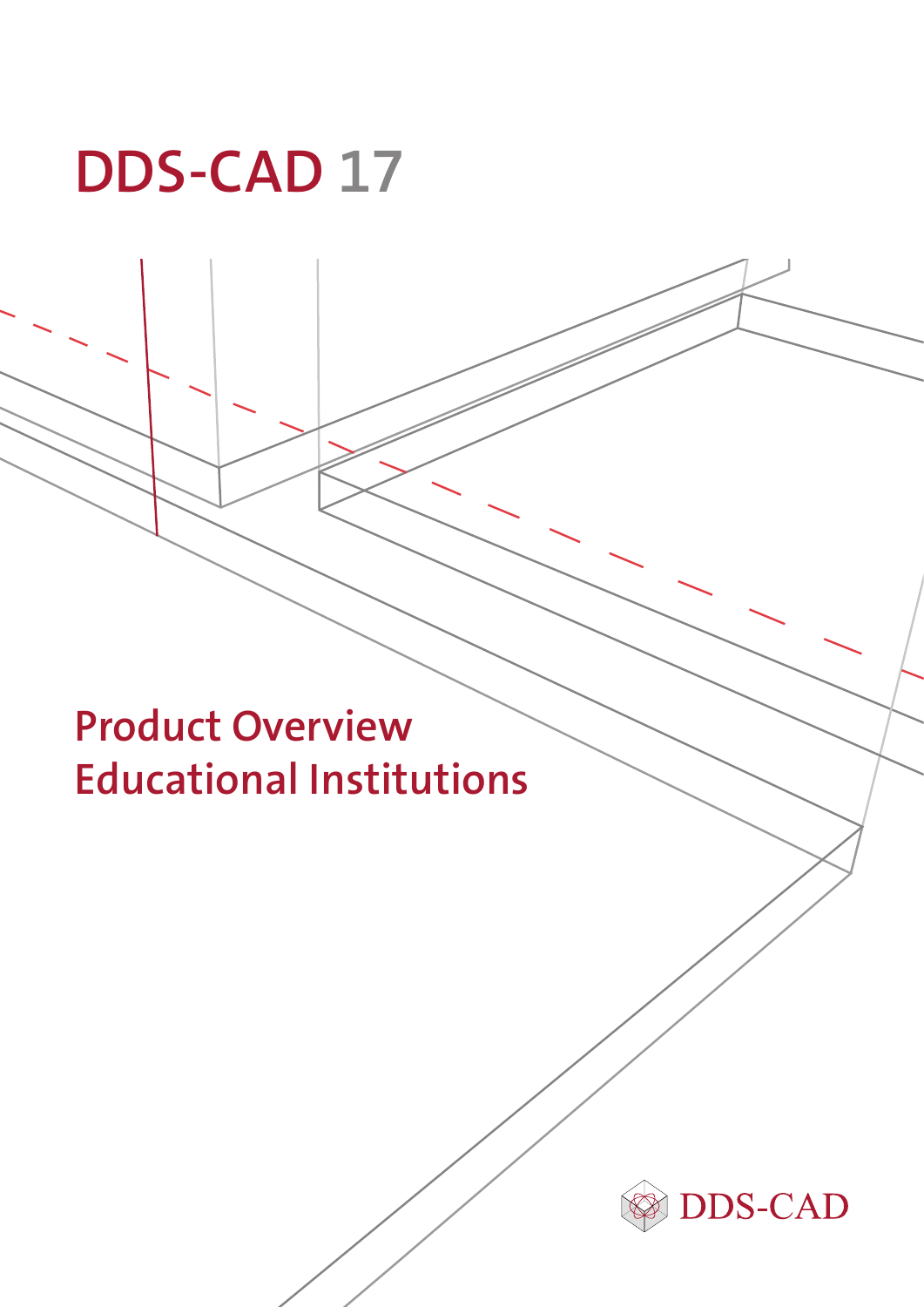# **Contents**

| The DDS-CAD workstation                            |    |
|----------------------------------------------------|----|
| DDS-CAD Sanitary and Heating                       |    |
| DDS-CAD Ventilation                                |    |
| <b>DDS-CAD Electrical</b>                          |    |
| Software maintenance and technical customer advice | 10 |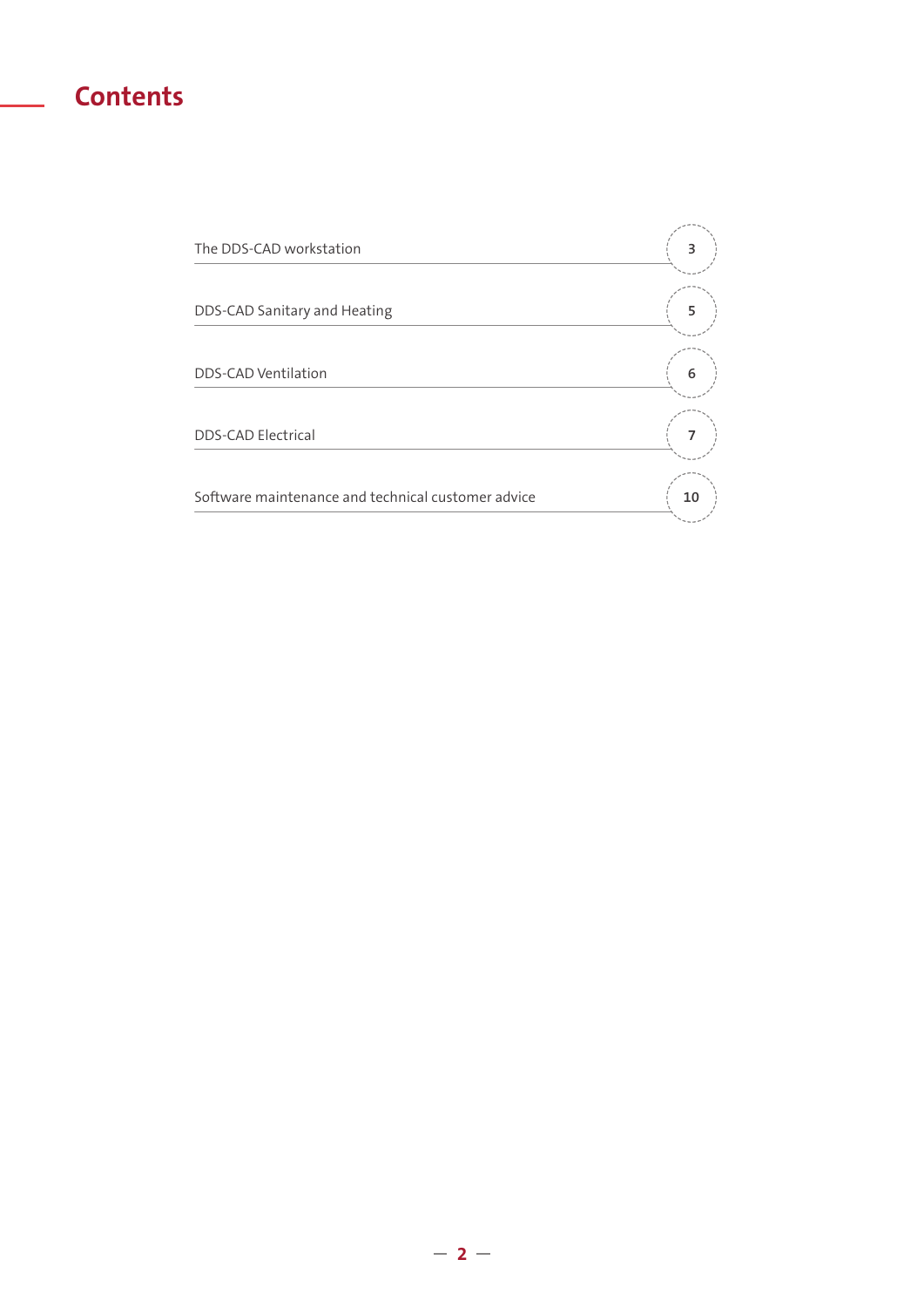## **The DDS CAD workstation**

The DDS-CAD workstation has a comprehensive range of basic functions and its own BIM/CAD core. With this genuine Open BIM solution, you use a complete system that is independent of third party tools such as AutoCAD, Revit, Bentley and other applications. DDS-CAD workstation is equipped with a fully integrated and certified Open BIM interface and provides the ideal basis for an intelligent and multi-disciplinary data exchange with architects, structural engineers and other project stakeholders.

DDS-CAD workstation for educational institutions includes the unlimited expert version and all add-on modules.

| <b>Intelligent BIM/CAD Core</b> |  |  |
|---------------------------------|--|--|
|                                 |  |  |

Stand-alone intelligent BIM/CAD core that runs on Windows 10 64-bits

Network and server compatible as well as multi-user enabled on a project level

Multi-discipline project management with project navigator

Multi-window technology, any number of models and views (2D, 3D, Zoom)

Import and export of all popular formats such as IFC, DXF, DWG, 3D DWG, PDF, 3DS, JPG and PNG

Classification manager for exporting classifications to IFC (e.g. ETIM, Omniclass etc.)

BIM project coordination and collaboration via file and cloud based BCF managers like Bimsync and BIMcollab

Direct access to cloudbased platform BIMobject®

Fully integrated DWG/DXF editor with intelligent object mapper

Scale independent design and plot functions in 2D and 3D

Technical mirroring for a standardised and norm-compliant representation

Flexible and associative object dimensioning

Intelligent generic and parametric 2D and 3D product databases

Automatic realistic height presentation of overlapping objects in top view (OpenGL)

Freely definable sections, part models and cut-outs

Flexible zone function for freely defining building entities

Intelligent control and navigation with 3D mouse from 3Dconnexion

Automatic multi-discipline management of layer, pen and font

Print layouts with automatic update, independent layer structure and flexible scale selection

Programmable title field automatically fillable; automatic legends

Automatic sorting of parts lists according to building, storey, room and zone

Properties window for direct access to object properties

Create and manage project templates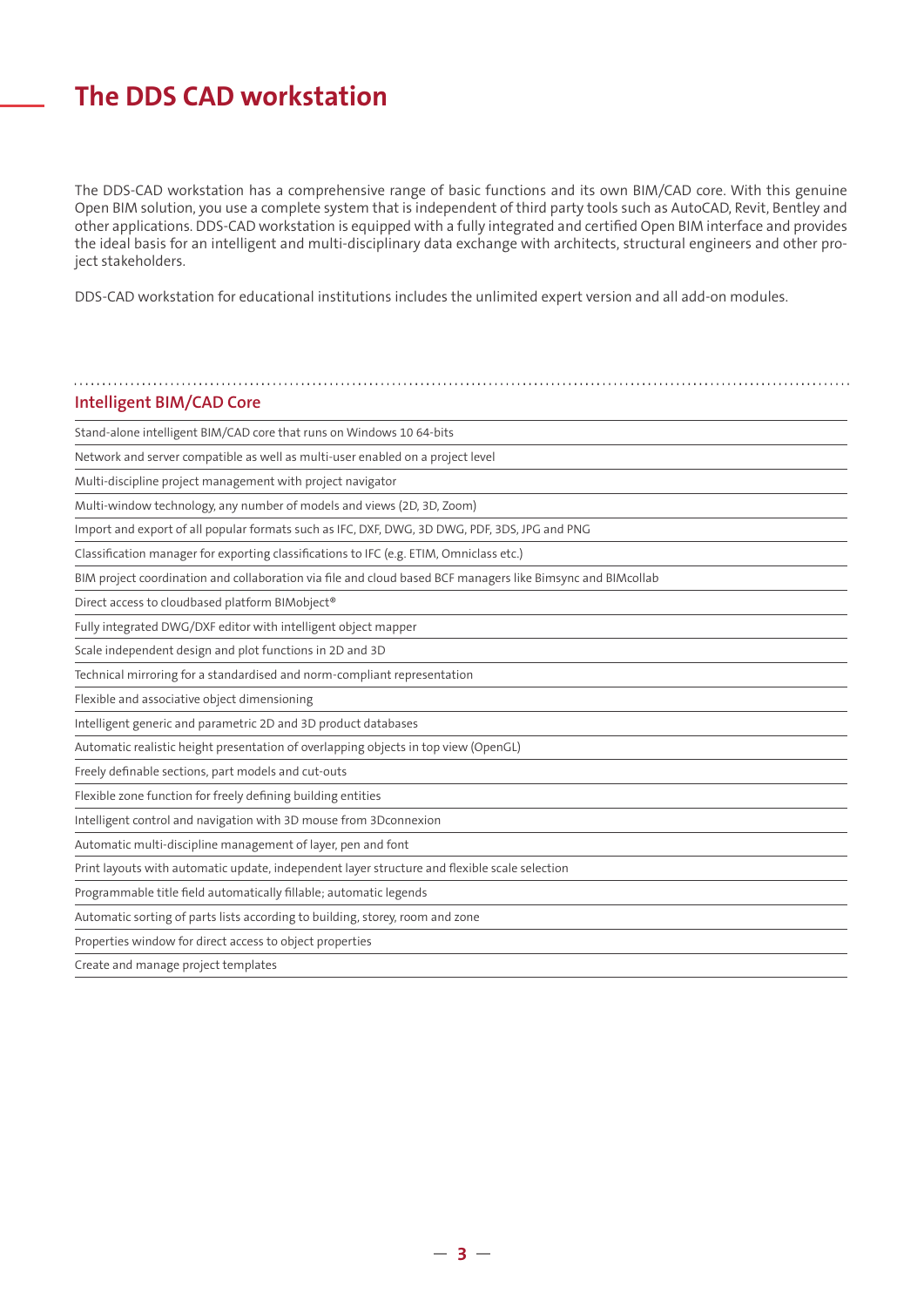# **The DDS CAD workstation**

| Intelligent building model                                                                         |
|----------------------------------------------------------------------------------------------------|
| Flexible and easy planning of floor plans and building models in 2D and 3D                         |
| Extensive selection of intelligent and flexible 2D and 3D components                               |
| Automatic room recognition from DWG/DXF files, including windows, doors and room labels            |
| Intelligent bi-directional Open BIM data exchange via IFC (ISO 16739)                              |
| Different presentation options for rendered 3D models                                              |
| Realtime clash prevention                                                                          |
| Automated model quality checks, cross-discipline collision detection                               |
| Realtime clash prevention                                                                          |
| Easy editable building model in case of architectural changes                                      |
| Intelligent design of suspended ceilings, roof windows, roofs and dormers                          |
| Intelligent and dynamic generation of opening elements with automatic labeling                     |
| Model-based coordination for provision for voids based on IFC                                      |
| Automatic and configurable room labels                                                             |
| Automatic calculation of room surfaces and volumes, including roofs and dormers                    |
| Easy merging of complete building model including all disciplines for presentation and controlling |
| IFC and gbXML export for energy performance and other building simulations                         |
| Dynamic filter and color representation for rendered 3D models                                     |
| Room book with extensive room data such as area, height, volume, ceiling type, floor type, etc.    |

#### **Licensing**

In order to be able to use a DDS-CAD license, the use of a license key is required. We offer different variants for different conditions of use. Our contact person for educational institutions will be happy to inform you about which best suits your needs.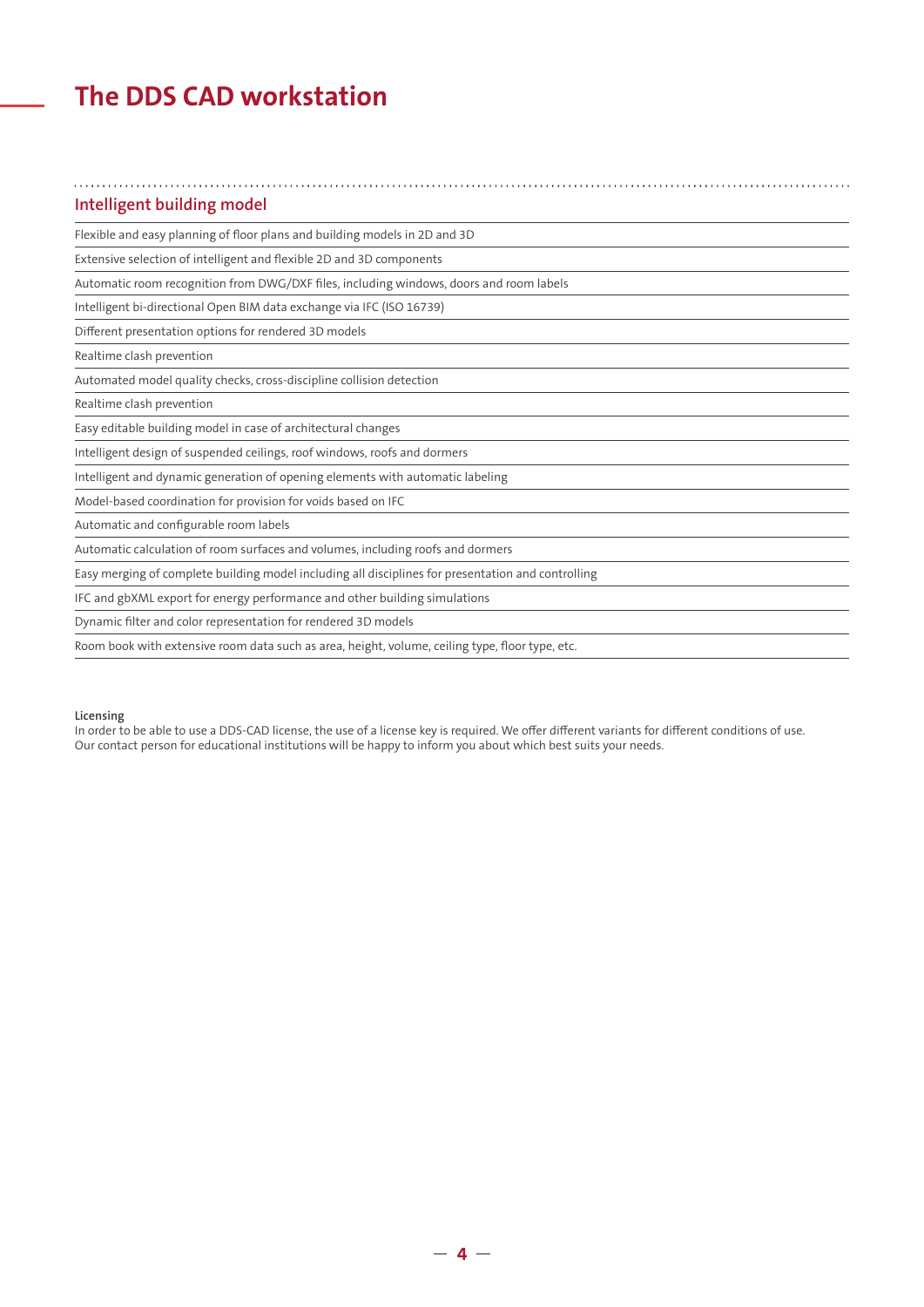# **DDS-CAD Sanitary and Heating**

The DDS CAD packages for the plumbing and heating sector supplement the basic functions of the DDS CAD workstation with the trade-specific SH specialist components. With the additional functions included, you have the necessary means to process your projects in these trades efficiently, professionally and safely.

This is how you turn your DDS-CAD workstation into a comprehensive software solution for planning, calculating, simulating and documenting sanitary and heating engineering.

#### **Discipline specific features**

Integrated design of sanitary, heating, cooling, gas, fire hydrant and sprinkler systems

Intelligent pipe network design with automatic object connection

Flexible representations of the pipe network: single line, double line with insulation, flood fill and 3D

Floor logic for simple cross-floor pipe network planning

Associative and freely configurable labeling of objects and pipe segments

Construction of line and system diagrams for heating and sanitation

Automatic adjustment of the flow direction for storey ports based on the calculation result

#### **Integrated calculations**

U-value and heat load calculation according to EN 12831-1

Intelligent radiator design and automatic room placement

Flexible planning and calculation of underfloor heating system fields according to EN 1264

Pressure loss calculation, automatic dimensioning and hydraulic balancing of heating and cooling systems

Automatic update of associative labeling on pipe systems after calculation

Systemanalysis with visualization filter: Worst path, velocity, insulation, diameter DN/OD

Building analysis with visualisation filter: building units, U-values, specific heatload

Design and calculation of potable water systems

Pressure loss calculation, automatic dimensioning and hydraulic balancing of potable water systems

Calculation of temperature drop in circulation and of stagnant water and waiting time in hot water pipes

Calculation of centralized and decentralized hot water systems, as well as a combination with multiple boilers

Calculation of ring pipelines with professional tap connection (flow-through backplate)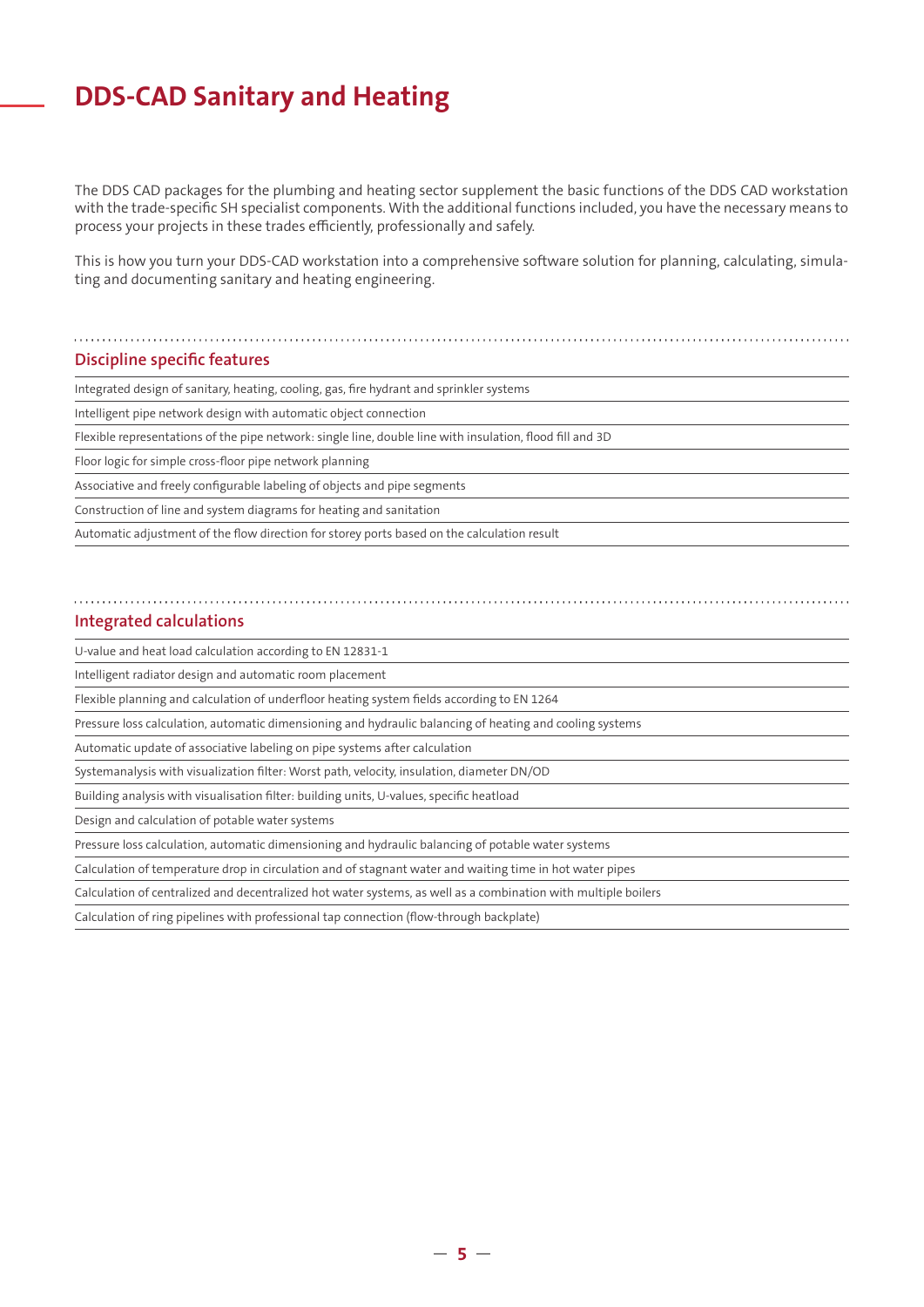### **DDS-CAD Ventilation**

The DDS-CAD packages for Mechanical supplement the basic functions of your DDS-CAD workstation with the trade-drawn KL compartment components. he additional functions included are suitable for all sizes, i.e. from classic residential ventilation systems to large ventilation systems. With a package from the DDS-CAD Mechanical, you can process your projects in these trades efficiently, professionally and safely.

At this way, your DDS-CAD workstation becomes a powerful tool for planning, calculating, simulating and documenting air conditioning and ventilation technology.

|  |  | <b>Discipline specific features</b> |
|--|--|-------------------------------------|
|  |  |                                     |

| Integrated design of climate and ventilation systems                                        |
|---------------------------------------------------------------------------------------------|
| Flexible planning of round, oval and rectangular duct systems, also in combination          |
| Intelligent duct network design with automatic object connection                            |
| Flexible representation of the duct network: double line with insulation, flood fill and 3D |
| Intelligent storey logic for duct network connections via ceiling and floor                 |
| Automatic connection of air terminals and mounting height control                           |
| Flexible creation of line and system diagrams with symbols according to EN 12792            |
| Associative and freely configurable labeling of objects and duct segments                   |

#### **Integrated calculations**

Consideration of mechanical ventilation systems in the heat load calculation according to EN 12831

Consideration of passive pre-heating and heat recovery in the ventilation systems for the heat load calculation

Air flow specification and calculation of mechanical supply and extract air on individual room level

Automatic adjustment of all air terminals in the building taking into account the volumetric flow rate

Building analysis with visualisation filter: building units, U-values, specific heatload

Consideration of active preheating in ventilation systems

Design and calculation of controlled ventilation systems according to DIN 1946-6

Definition of ventilation zones and usage building units plus consideration of multiple ventilation systems in a single building

Fully automatic updating of flexible labeling for duct work based on calculation results

Systemanalysis with visualization filter: Worst path, velocity, insulation, diameter DN/OD

Pressure loss calculation with hydraulic adjustments in real time

Nominal and balanced pressure loss calculation with automatic dimensioning and flow control

Configurable velocity and dimensioning limits and inheritance per duct segment

Visual presentation of air velocity tolerances after system calculation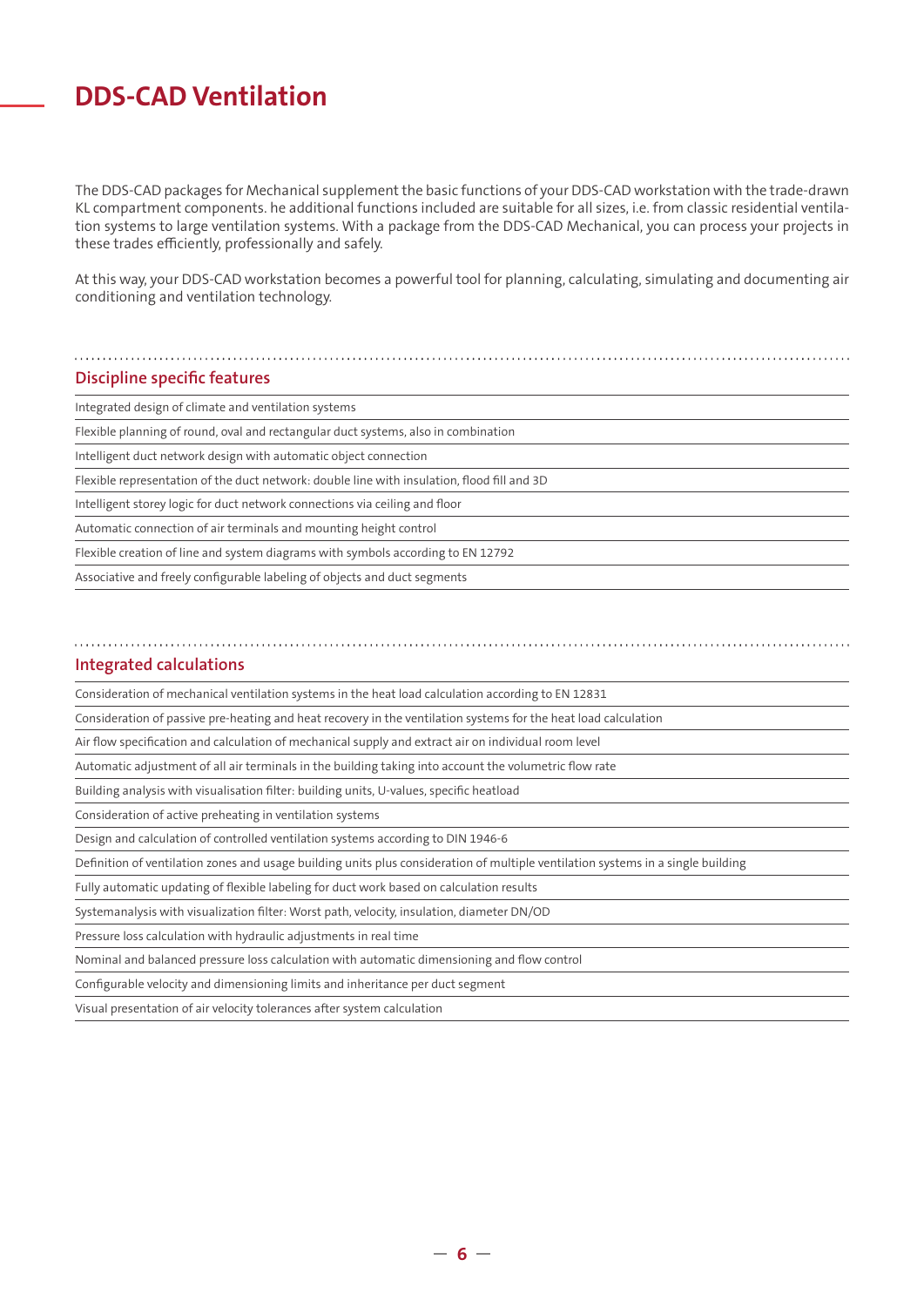## **DDS-CAD Electrical**

With DDS-CAD Electrical you have a powerful electrical specialist software. The additional functions enable you to focus on designing a full electrical installation, distribution documentation or a combination of both areas at the highest technical level. This includes planning and calculating as well as documenting your full projects.

#### **Discipline specific features**

Complete 2D and 3D electrical design features for:

- Low voltage, electromobility, PA, aerial, measuring & control, movement and presence detector system
- Lighting design, KNX, data, telephone, nurse call and intercom systems
- Fire, security and alarm systems, video surveillance and access control

Intelligent multi-storey design of cable management systems: cable ladders, -trays, -ducts, conduits and floor trunking

Integrated light calculation and bi-directional interface with DIALux and Relux for advanced light calculations

Simulation and planning of detection areas for movement and presence detectors

Design of lightning protection and earthing systems as well as equipotential bonding

Intelligent circuit selection with circuit and component dimensioning

Diversity factor for determination of load performance per circuit and distributor supply

Intelligent multi-storey cable and cable trunking function with automatic cable length calculation

Flexible multi-storey cabling and routing with automatic cable lists

Automatic calculation of end component performance over sub distributors up to the main supply

Voltage drop calculation with automatic real-time load calculation

Various control functions, Indicate objects without or interrupted connections

Associative and freely configurable component, cable and circuit labeling

Automatic and fully configurable legends

Intelligent exchange between model and distributor database; automatic update of electrical diagrams

Automatic system diagrams for power supply, fire detection, emergency lighting, data network, nurse call and security systems

Bi-directional intelligent KNX interface to ETS via the app 'ProjectDataExchange' from IT GmbH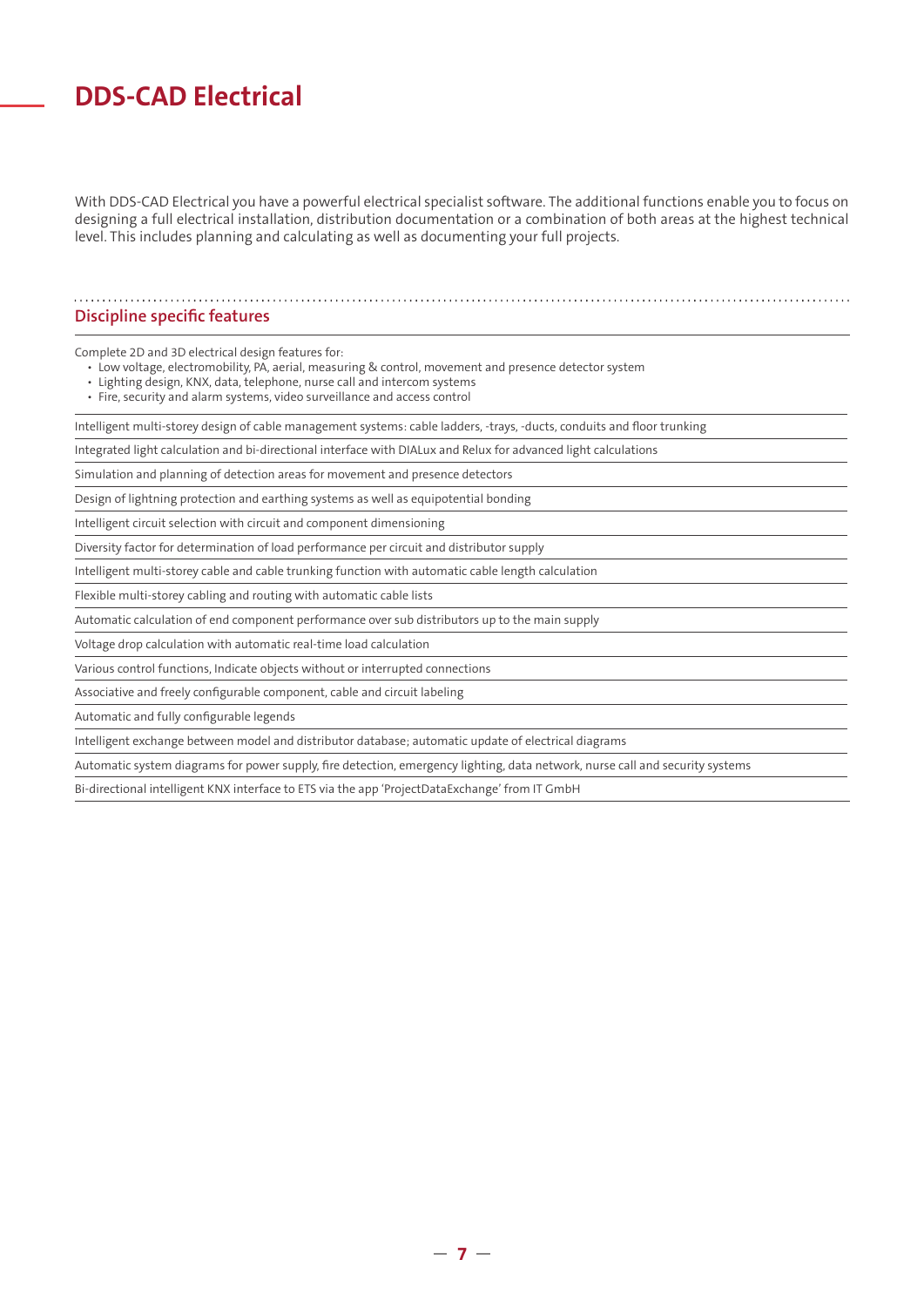# **DDS-CAD Electrical**

| <b>Distribution board documentation</b>                                                            |
|----------------------------------------------------------------------------------------------------|
| Automatic creation and update of sheet, revision and circuit lists                                 |
| Automatic creation and update of single line circuit diagrams                                      |
| Bi-directional interface with test and measurement equipment from GMC-I                            |
| Extensive technical database with intelligent symbols, components and circuit macros               |
| Flexible presentation and intelligent configuration options for sheets and circuit diagrams        |
| Automatic numbering of components and terminals including cross-referencing                        |
| Automatic visual warning of under dimensioned components                                           |
| Automatic prevention of double connections for contacts, components and terminals                  |
| Automatic creation and update of multi-line circuit diagrams                                       |
| Complete distribution board layout design in 2D and 3D                                             |
| Automatic distributor views (side, interior, door, 3D view), punch patterns, mimic diagrams        |
| Automatic tabular patch panel overview for network and data systems                                |
| Intelligent KNX layouts for automatic circuit diagrams and overview of modular devices             |
| Graphical PLC card overview with automatic cross-referencing of inputs and outputs                 |
| Creation of measurement, control and regulation technology diagrams and data network cabinet views |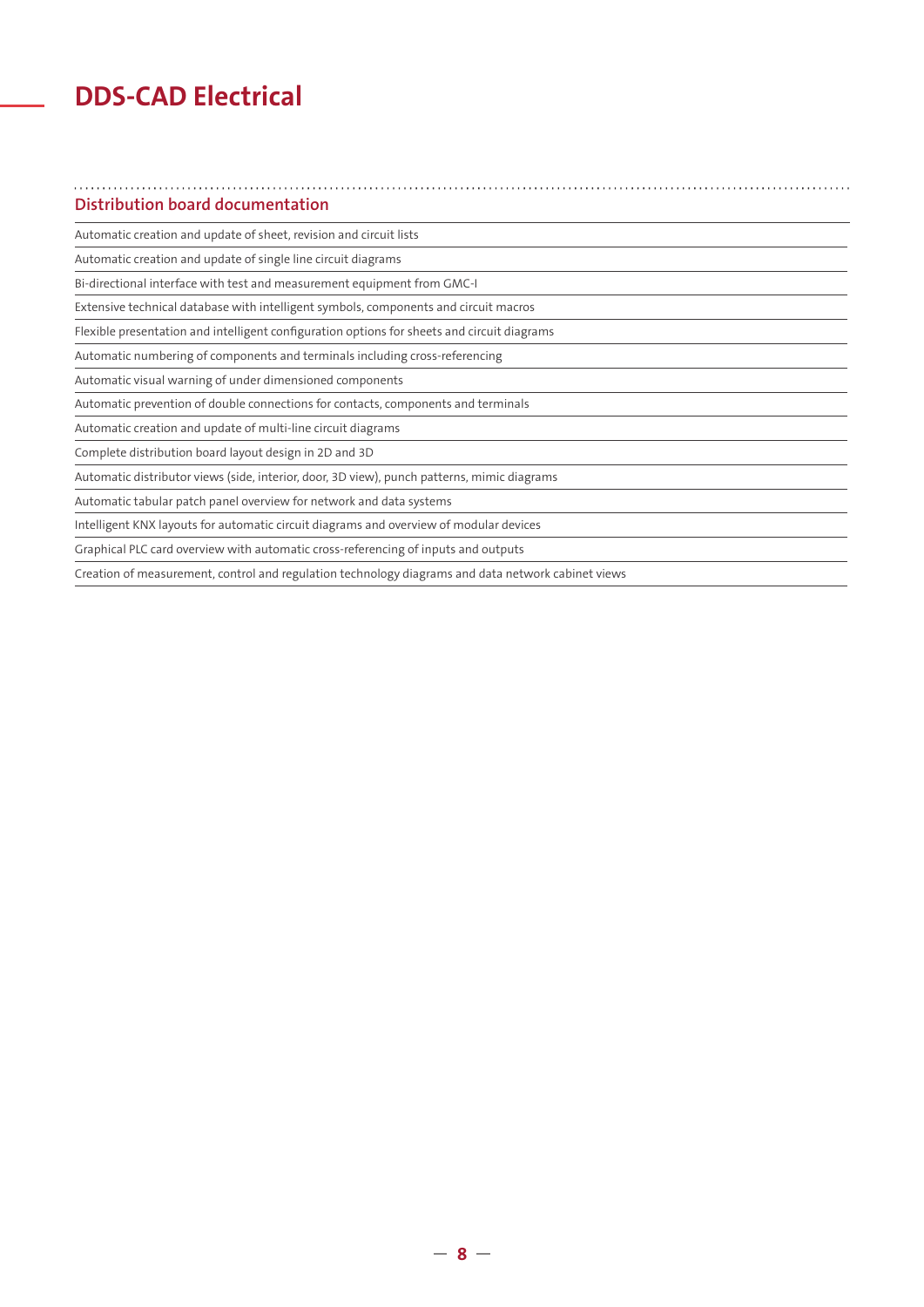## **DDS-CAD Electrical**

| Intelligent PV system design                                                 |
|------------------------------------------------------------------------------|
| High quality and flexible planning of PV systems in 2D and 3D                |
| Database including generic mounting systems                                  |
| Visualization of the course of the sun and shading                           |
| Photorealistic presentation with sun animation and video output              |
| Flexible system design: on-roof, in-roof, facade and ground mounted          |
| Generation of roof layout, system schematic and string diagram               |
| Freely definable cross-sections, elevations and part models                  |
| Configurable parts list by area, building, etc.                              |
| Production of assembly and installation plans in DWG, DXF and PDF            |
| Dript byoute with automatic undating lower bandling and free choice of scale |

Print layouts with automatic updating, layer handling and free choice of scale

#### **Polysun Inside**

Integrated database with global climate data of over 8.000 weather stations

Online access to Meteonorm horizon lines and possibility to import from third party systems (e.g. SunEye)

Calculation of weather data for user-defined locations

During the simulation; update of the sun's position every 4 minutes

Detailed shading visualization

Comprehensive and up to date product database for PV modules and inverters

Automatic inverter assignment for PV fields

Connect differently oriented PV fields on a single multi-tracker inverter

Yield estimation with dynamic simulation taking into account module warming and reactive power

Extensive self-consumption profiles: comparison between yield and self-consumption

Dimensioning and editing of PV modules with respect to module area and orientation

Automatic overview and report of yield estimation results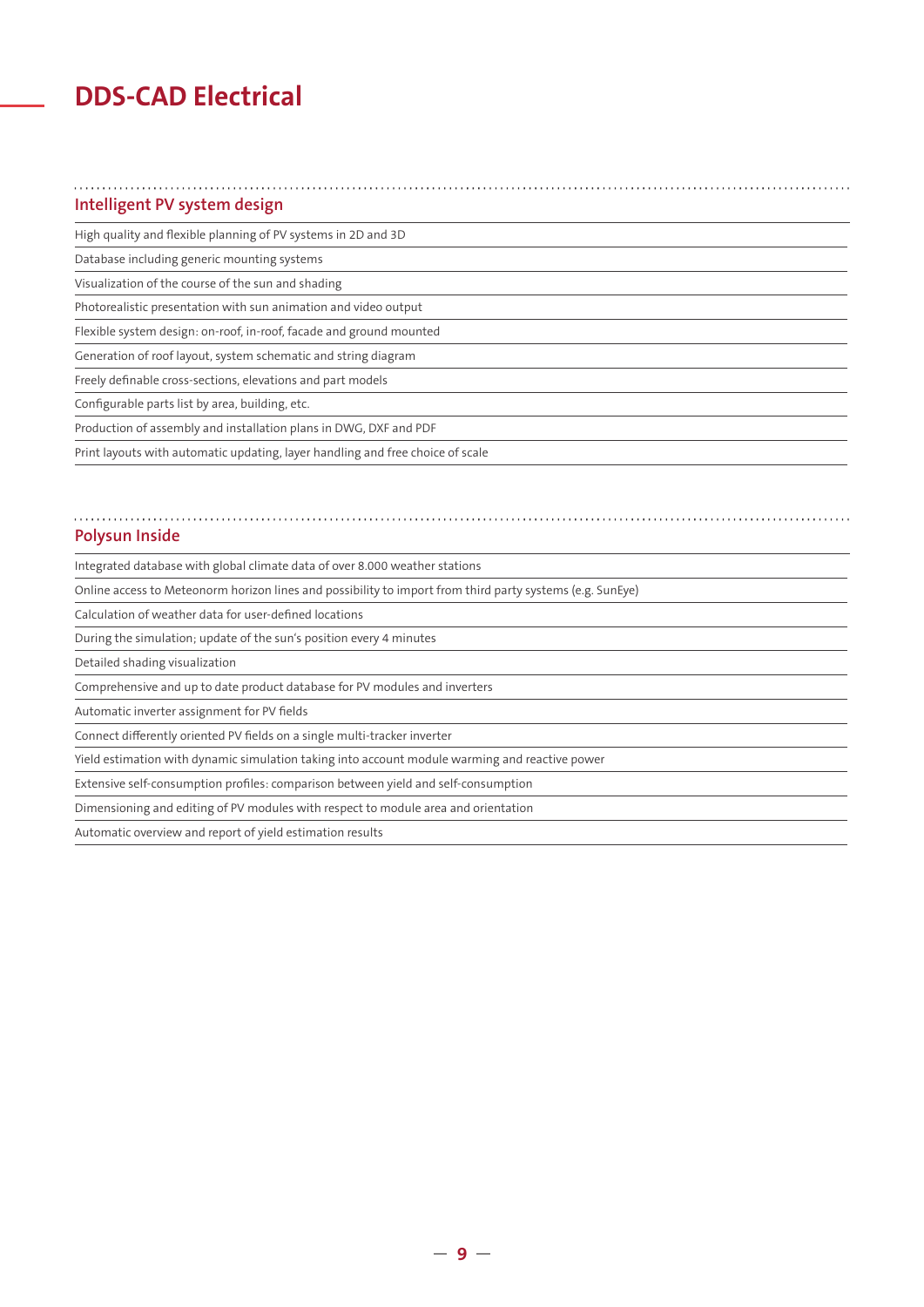# **Software maintenance and technical customer advice**

As a student or educational institution, the software is always up to date and you will receive future versions free of charge, including updates on databases, interfaces, reports, standards and regulations, help videos and the complete user documentation.

Full support (Software Service Agreement SSA) for students and educational institutes including support via telephone, e-mail and via a direct (online)connection is optional.

| <b>Support</b>               |                          |                          |                                |
|------------------------------|--------------------------|--------------------------|--------------------------------|
| <b>DDS-CAD for Education</b> | Student                  | Student with Support     | <b>Educational Institution</b> |
| Support                      |                          |                          |                                |
| Online updates               | $\checkmark$             | $\checkmark$             | $\checkmark$                   |
| Online support               | $\checkmark$             | $\checkmark$             | $\checkmark$                   |
| Phone support                | $\overline{\phantom{a}}$ | $\checkmark$             | $\checkmark$                   |
| Software installation        | $\overline{\phantom{a}}$ | $\overline{\phantom{a}}$ | $\checkmark$                   |
| Education                    |                          |                          |                                |
| Teaching materials           | $\overline{\phantom{a}}$ | $\overline{\phantom{a}}$ | $\checkmark$                   |
| Guest lectures               | $\overline{\phantom{a}}$ | $\checkmark$             | $\checkmark$                   |
|                              |                          |                          |                                |
| Duration                     | 90 days                  | 90 days                  | Individually                   |
| One-off investment           | free                     | $100,-€$                 | <b>OR</b>                      |

**-** not available

available

OR On Request

20210929INT